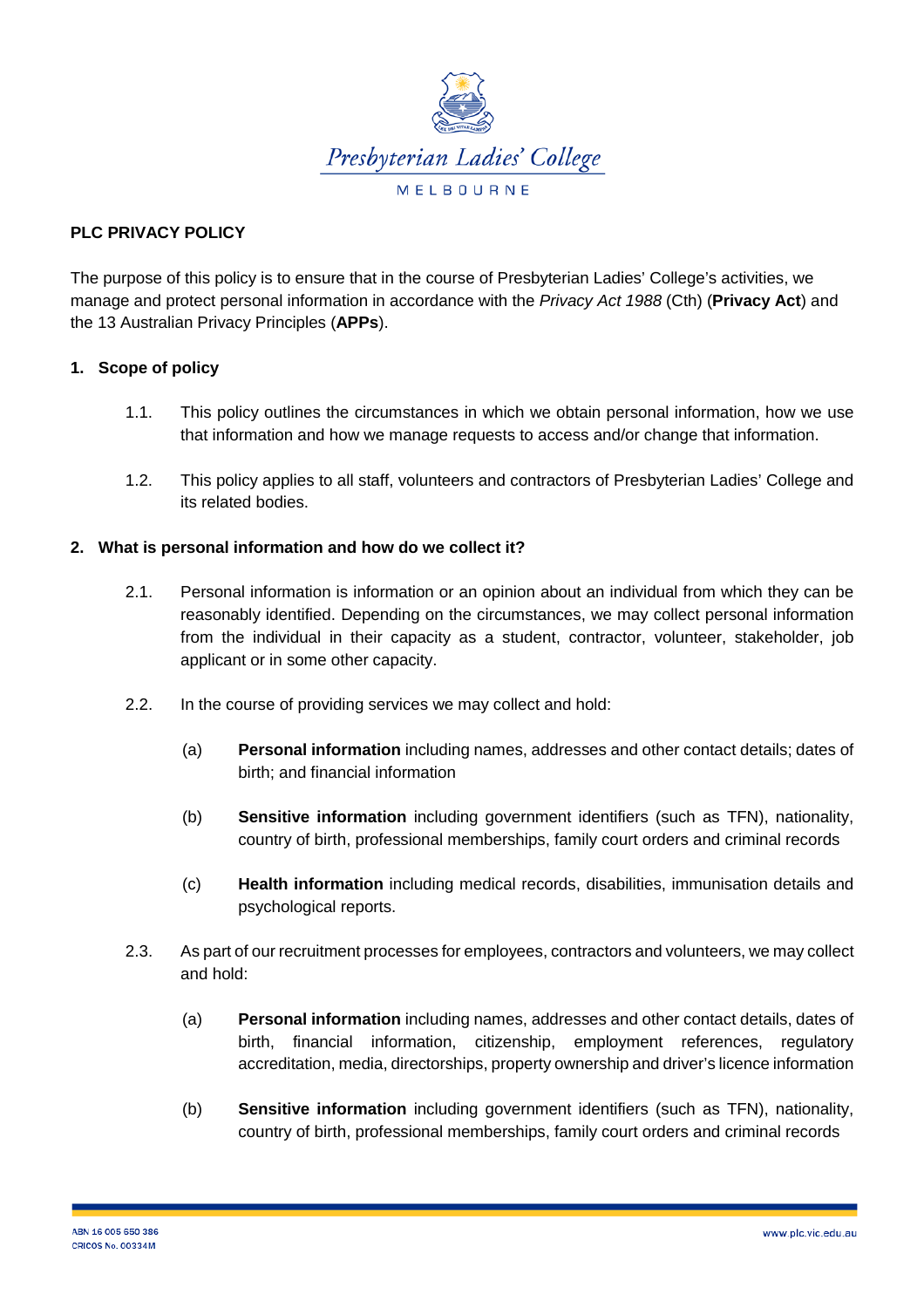- (c) **Health information** including medical records, disabilities, immunisation details and psychological reports.
- 2.4. Generally, we will seek consent from the individual in writing before we collect their sensitive information (including health information).
- 2.5. Employee records are not covered by the APPs or the Health Privacy Principles where they relate to current or former employment relations between the school and the employee. However, a current or former employee's health records are covered by the Victorian Health Privacy Principles.

# **3. Collection of personal information**

3.1. The collection of personal information depends on the circumstances in which Presbyterian Ladies' College is collecting it. If it is reasonable and practical to do so, we collect personal information directly from the individual.

### **4. Solicited information**

- 4.1. Presbyterian Ladies' College has, where possible, attempted to standardise the collection of personal information by using specifically designed forms (e.g. our Application Forms). However, given the nature of our operations we often also receive personal information by email, letters, notes, via our website, over the telephone, in face-to-face meetings and through financial transactions.
- 4.2. We may also collect personal information from other people (e.g. a third-party administrator, referees for prospective employees) or independent sources. However, we will only do so where it is not reasonable and practical to collect the personal information from the individual directly.
- 4.3. We may collect information based on how individuals use our website. We use ''cookies'' and other data collection methods to collect information on website activity such as the number of visitors, the number of pages viewed and the internet advertisements which bring visitors to our website. This information is collected to analyse and improve our website, marketing campaigns and to record statistics on web traffic. We do not use this information to personally identify individuals.

### **5. Unsolicited information**

- 5.1. Presbyterian Ladies' College may be provided with personal information without having sought it through our normal means of collection. This is known as "unsolicited information" and is often collected by:
	- (a) Misdirected postal mail Letters, Notes, Documents
	- (b) Misdirected electronic mail Emails, electronic messages
	- (c) Employment applications sent to us that are not in response to an advertised vacancy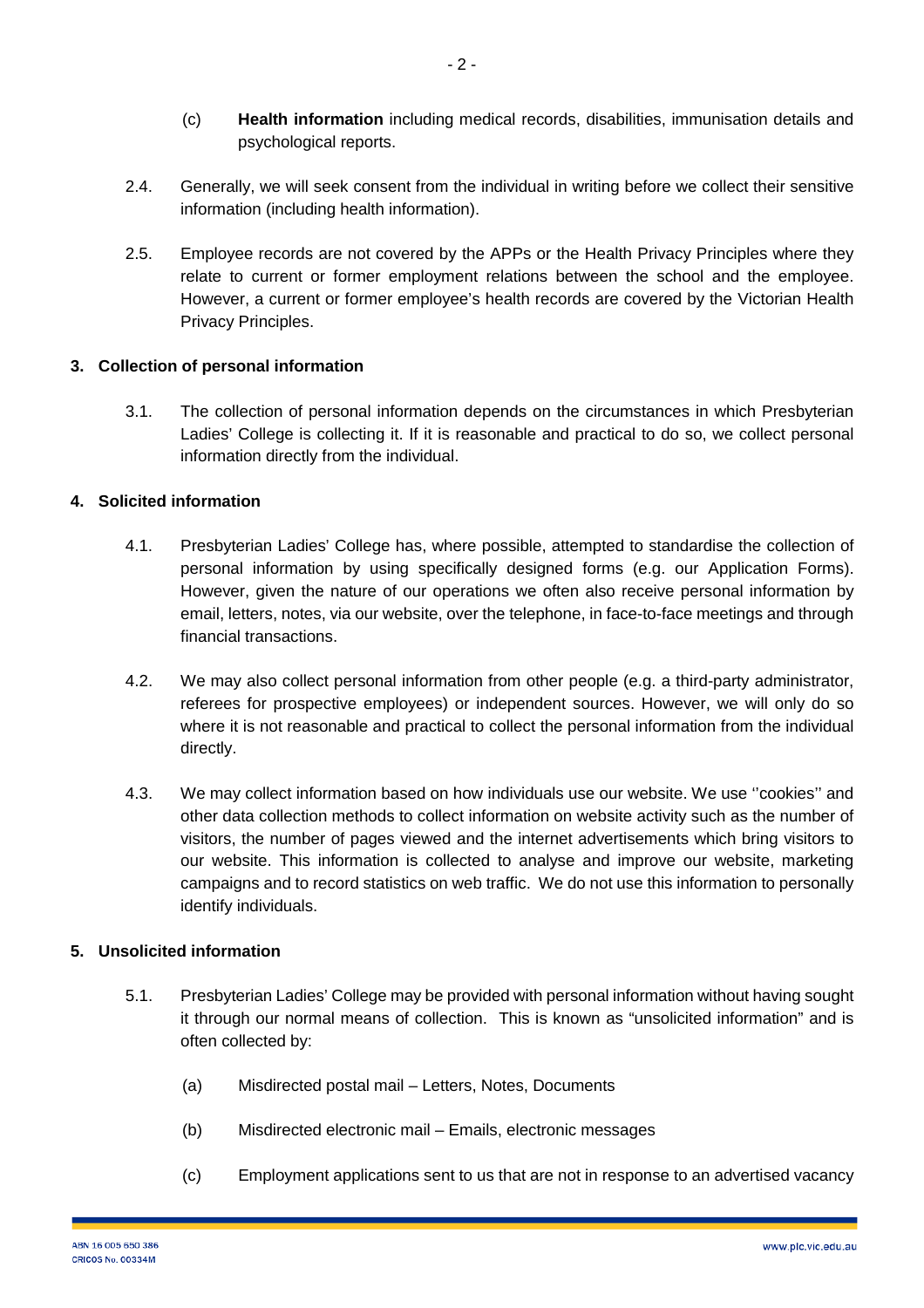- (d) Additional information provided to us which was not requested.
- 5.2. Unsolicited information obtained by Presbyterian Ladies' College will only be held, used and or disclosed if it is considered as personal information that could have been collected by normal means. If that unsolicited information could not have been collected by normal means then we will destroy, permanently delete or de-identify the personal information as appropriate.

# **6. Collection and use of sensitive information**

- 6.1. We only collect sensitive information:
	- (a) If it is reasonably necessary for one or more of the functions, services or activities we deliver, and we have the individuals consent
	- (b) If we have a reasonable belief that it is necessary to lessen or prevent a serious threat to life, health or safety and it is unreasonable or impracticable to obtain consent
	- (c) In another permitted general situation
	- (d) In another permitted health situation.

### **7. How do we use personal information?**

- 7.1. Presbyterian Ladies' College only uses personal information that is reasonably necessary for one or more of our functions, services or activities (the primary purpose) or for a related secondary purpose that would be reasonably expected by the individual, or for an activity or purpose to which the individual has consented.
- 7.2. Our primary uses of personal information include, but are not limited to:
	- (a) Providing education, pastoral care, extra-curricular and health services
	- (b) Satisfying our legal obligations including our duty of care and child protection obligations
	- (c) Keeping parents informed as to College community matters through correspondence, newsletters and magazines
	- (d) Marketing, promotional and fundraising activities
	- (e) Supporting the activities of College associations such as the Old Collegians Association, Senior School Parents' Association, Friends of Junior School, Friends of Music, Hethersett Group, Lampas
	- (f) Supporting the activities of the PLC Foundation
	- (g) Supporting community based causes and activities, charities and other causes in connection with the College's functions, services or activities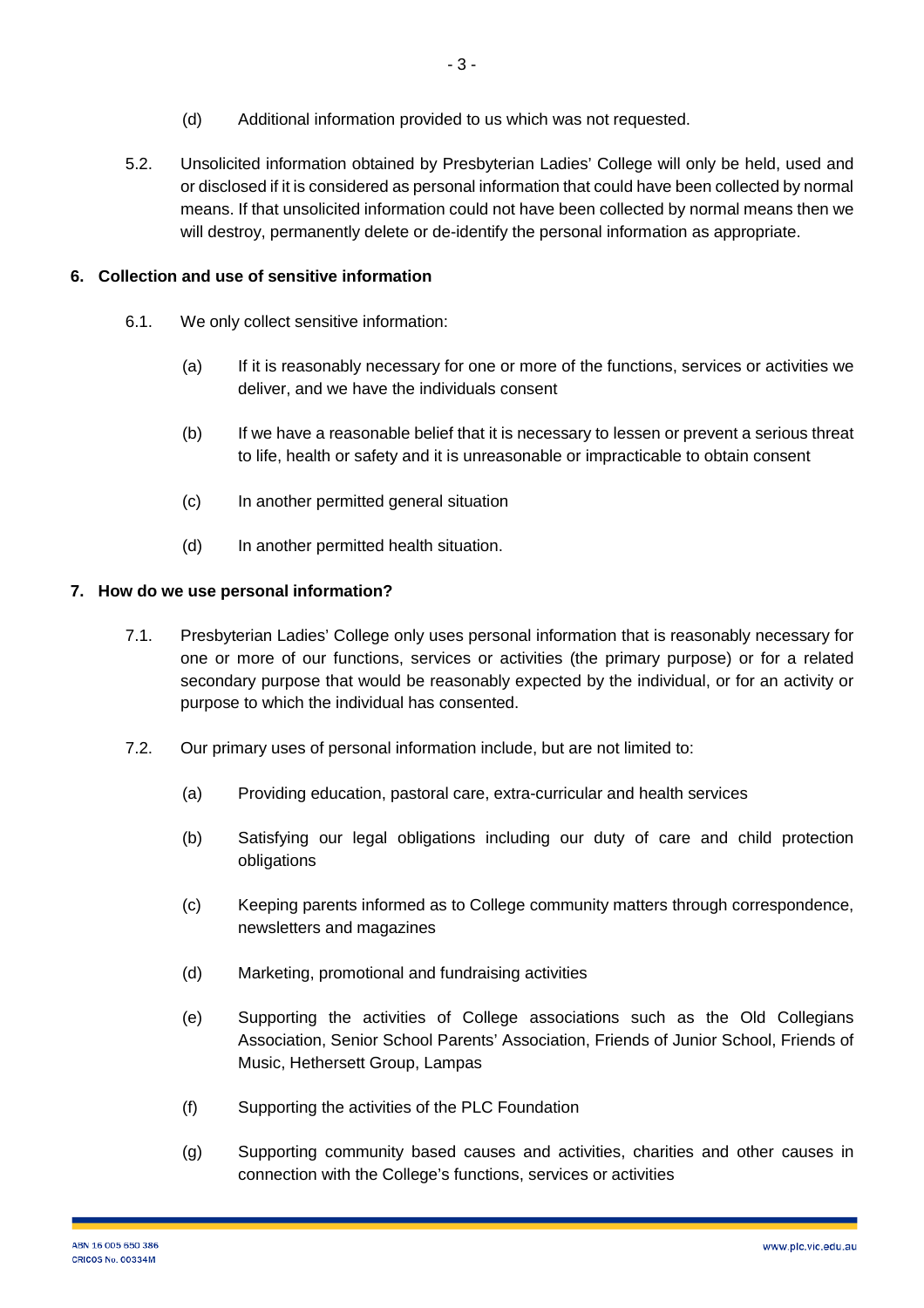- (i) Systems development; developing new programs and services; undertaking planning, research and statistical analysis
- (j) College administration including for insurance purposes
- (k) The employment of staff
- (l) The engagement of volunteers.
- 7.3. We will only use or disclose sensitive or health information for a secondary purpose if you would reasonably expect us to use or disclose the information and the secondary purpose is directly related to the primary purpose.
- 7.4. We may share personal information to related bodies corporate, but only if necessary for us to provide our services.
- 7.5. The College may disclose information about an individual to overseas recipients only when it is necessary, for example to facilitate a student exchange program. The College will not however send information about an individual outside of Australia without their consent.

# **8. Storage and security of personal information**

- 8.1. Presbyterian Ladies' College stores personal information in a variety of formats including, but not limited to:
	- (a) Databases
	- (b) Hard copy files
	- (c) Personal devices, including laptop computers
	- (d) Third party storage providers such as cloud storage facilities
- 8.2. Presbyterian Ladies' College takes all reasonable steps to protect the personal information we hold from misuse, loss, unauthorised access, modification or disclosure. These steps include, but are not limited to:
	- (a) Appropriately restricting system and physical access to information based on staff roles and responsibilities
	- (b) Ensuring staff do not share personal passwords
	- (c) Storing hard copy files in lockable filing cabinets / lockable rooms
	- (d) Ensuring access to Presbyterian Ladies' College's premises are secured at all times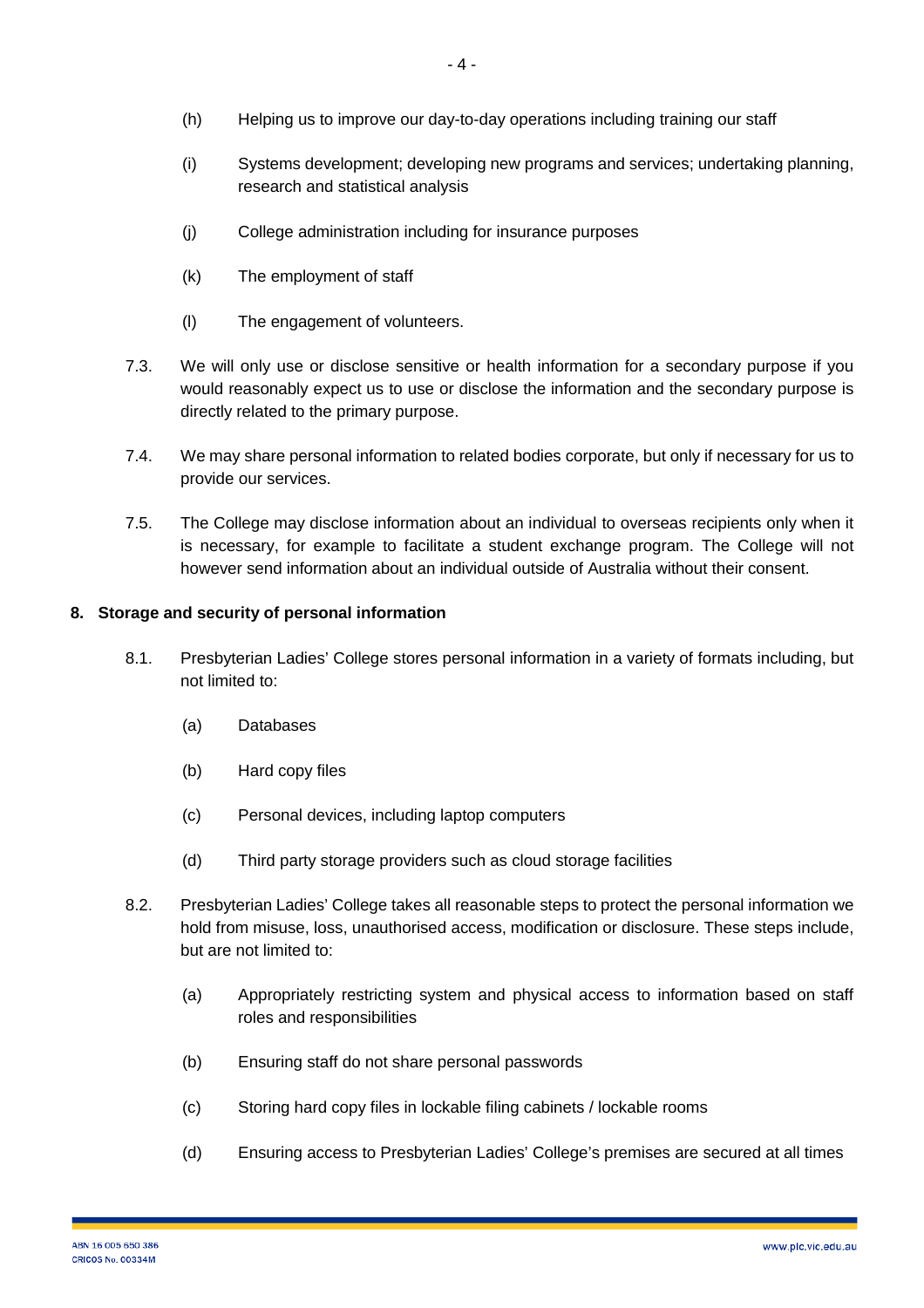- (e) Ensuring our IT and cyber security systems, policies and procedures are implemented and up to date
- (f) Ensuring staff comply with internal policies and procedures when handling the information
- (g) Undertaking due diligence with respect to third party service providers who may have access to personal information, including customer identification providers and cloud service providers, to ensure as far as practicable that they are compliant with the Australian Privacy Principles or a similar privacy regime
- (h) The destruction, deletion or de-identification of personal information we hold that is no longer needed, or required to be retained by any other laws.
- 8.3. Our public website may contain links to other third-party websites outside of Presbyterian Ladies' College. Presbyterian Ladies' College is not responsible for the information stored, accessed, used or disclosed on such websites and we cannot comment on their privacy policies.

### **9. Responding to data breaches**

- 9.1. Presbyterian Ladies' College will take appropriate, prompt action if we have reasonable grounds to believe that a data breach may have, or is suspected to have occurred. Depending on the type of data breach, this may include a review of our internal security procedures, taking remedial internal action, notifying affected individuals and the Office of the Australian Information Commissioner (**OAIC**).
- 9.2. If we are unable to notify individuals, we will publish a statement on our website and take reasonable steps to publicise the contents of this statement.

#### **10. Disclosures of personal information**

- 10.1. Personal information is used for the purposes for which it was given to Presbyterian Ladies' College, or for purposes which are directly related to one or more of our functions, services or activities.
- 10.2. Personal information may be disclosed to government agencies, related entities and other recipients from time to time, if one of the following circumstances is met:
	- (a) The individual has given consent
	- (b) The individual would reasonably expect the personal information to be disclosed in that manner.
- 10.3. Presbyterian Ladies' College may disclose personal information without consent or in a manner which an individual would reasonably expect if:
	- (a) We are required to do so by law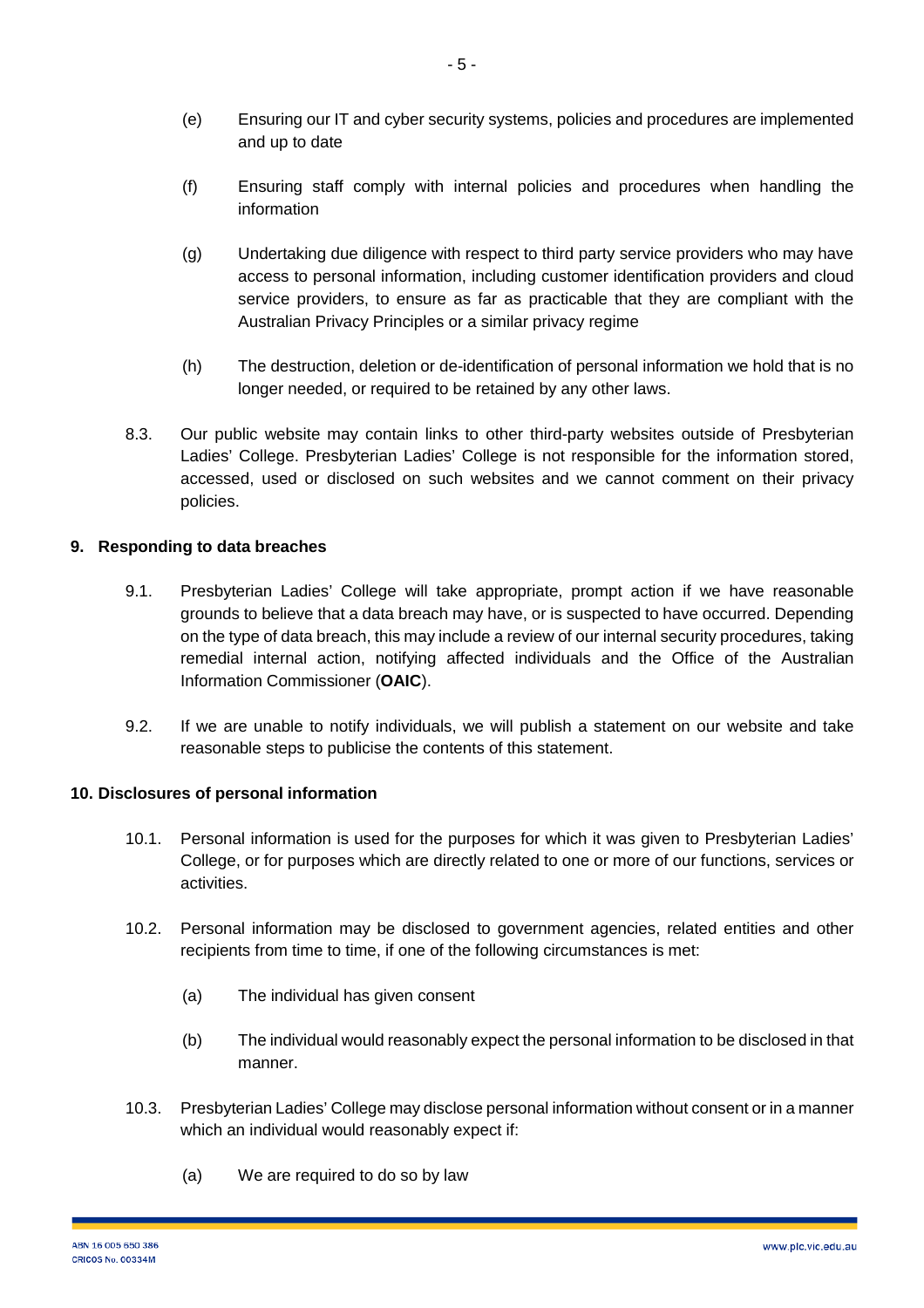- (c) Another permitted general situation applies
- (d) Disclosure is reasonably necessary for a law enforcement related activity
- (e) Another permitted health situation exists.
- 10.4. Staff must not disclose personal information in accordance with clauses 10.2 and 10.3 above, unless authorised by the College's Privacy Officer.

# **11. Disclosure of your personal information to overseas recipients**

- 11.1. Personal information about an individual may be disclosed to an overseas organisation in the course of providing our services, for example when storing information with a "cloud service provider" which may store data outside of Australia.
- 11.2. We will however take all reasonable steps not to disclose an individual's personal information to overseas recipients unless one or more of the following conditions is met:
	- (a) We have the individual's consent (which may be implied)
	- (b) We have satisfied ourselves that the overseas recipient is compliant with the Australian Privacy Principles, or a similar privacy regime
	- (c) We form the opinion that the disclosure will lessen or prevent a serious threat to the life, health or safety of an individual or to public safety
	- (d) We are taking appropriate action in relation to suspected unlawful activity or serious misconduct.

# **12. The quality of personal information**

- 12.1. We take all reasonable steps to ensure the personal information we hold, use and disclose is accurate, complete and up-to-date, including at the time of using or disclosing the information.
- 12.2. If we become aware that the personal information is incorrect or out of date, we will take reasonable steps to rectify the incorrect or out of date information.

#### **13. Access and correction of personal information**

- 13.1. Individuals may submit a request to us to access the personal information we hold, or request that we change the personal information. Upon receiving such a request, we will take steps to verify the individual's identity before granting access or correcting the information.
- 13.2. If we reject the request, you will be notified accordingly. Where appropriate, we will provide the reason/s for our decision. If the rejection relates to a request to change personal information,